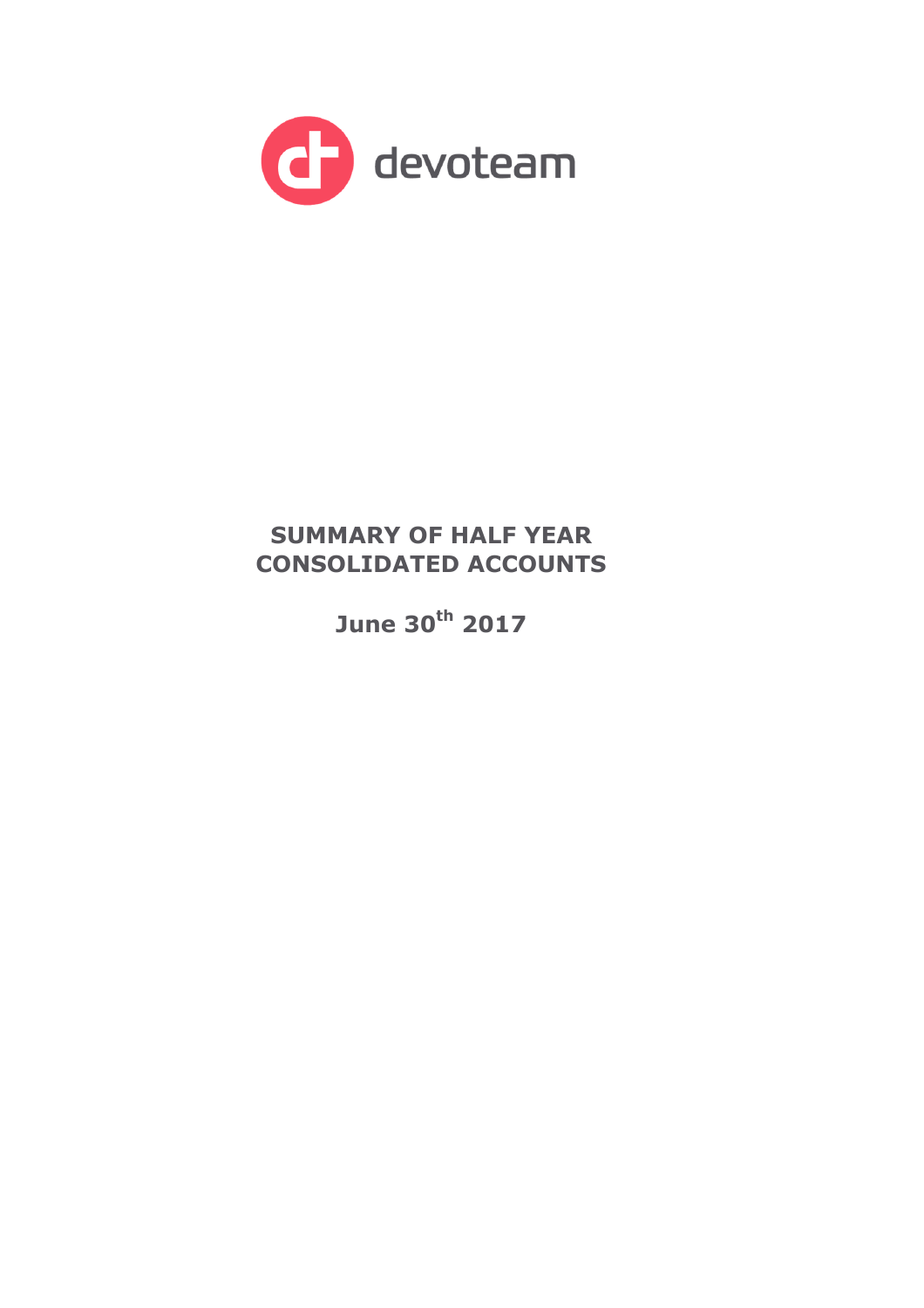# **CONSOLIDATED STATEMENT OF FINANCIAL POSITION**

| <b>ASSETS (in thousands of euros)</b> | <b>30 June 2017</b> | <b>31 December 2016</b> |
|---------------------------------------|---------------------|-------------------------|
| Goodwill                              | 77 233              | 81 154                  |
| Other intangible assets               | 1881                | 1 5 5 7                 |
| Tangible assets                       | 5 5 3 2             | 5 4 7 1                 |
| Non-current financial assets          | 3 2 1 5             | 2 9 3 5                 |
| Investments in associates             | 997                 | 900                     |
| Investments property                  | 1 5 9 9             | 1827                    |
| Deferred tax assets                   | 5 5 3 2             | 6 3 5 3                 |
| Other non-current assets              | 154                 | 272                     |
| <b>TOTAL NON-CURRENT ASSETS</b>       | 96 144              | 100 469                 |
| Trade receivables                     | 151 789             | 163 599                 |
| Other receivables                     | 30 4 68             | 29 788                  |
| Tax receivables                       | 13 639              | 11 794                  |
| Other current financial assets        | 1821                | 2 7 6 2                 |
| Cash management assets                | 1 670               | 1 670                   |
| Cash and cash equivalents             | 82 024              | 92 033                  |
| <b>TOTAL CURRENT ASSETS</b>           | 281 411             | 301 647                 |
| Non-current assets held for sale      | 27 725              |                         |
| <b>TOTAL ASSETS</b>                   | 405 280             | 402 117                 |

| <b>SHAREHOLDERS' FUNDS &amp; LIABILITIES (in thousands of</b><br>euros) | <b>30 June 2017</b> | 31 December 2016         |  |  |  |
|-------------------------------------------------------------------------|---------------------|--------------------------|--|--|--|
| Share capital                                                           | 1 2 6 2             | 1 2 6 2                  |  |  |  |
| Share premium                                                           | 1845                | 1845                     |  |  |  |
| Consolidated reserves                                                   | 136 127             | 125 223                  |  |  |  |
| Treasury shares                                                         | (3 212)             | (11839)                  |  |  |  |
| <b>Translation reserves</b>                                             | (1655)              | 42                       |  |  |  |
| Profit for the year                                                     | 11 918              | 19 807                   |  |  |  |
| TOTAL EQUITY ATTRIB. TO EQUITY HOLDERS OF PARENT<br><b>COMPANY</b>      | 146 285             | 136 341                  |  |  |  |
| Non-controlling interests                                               | 9 5 4 5             | 9 7 7 8                  |  |  |  |
| <b>TOTAL EQUITY</b>                                                     | 155 829             | 146 119                  |  |  |  |
| Loans and borrowings                                                    | 31 477              | 31 765                   |  |  |  |
| Provisions                                                              | 5 6 3 9             | 6 0 5 6                  |  |  |  |
| Deferred tax liabilities                                                | 585                 | 750                      |  |  |  |
| Other liabilities                                                       | 4 8 5 4             | 4 7 1 2                  |  |  |  |
| <b>TOTAL NON-CURRENT LIABILITIES</b>                                    | 42 556              | 43 283                   |  |  |  |
| Loans, borrowings and bank overdraft                                    | 3 1 7 7             | 2 4 7 3                  |  |  |  |
| Provisions                                                              | 3 0 6 9             | 3 0 5 9                  |  |  |  |
| Trade payables                                                          | 31 558              | 64 646                   |  |  |  |
| Tax and social security liabilities                                     | 80 772              | 80 044                   |  |  |  |
| Income tax payable                                                      | 3 1 5 9             | 3 5 7 3                  |  |  |  |
| Other liabilities                                                       | 64 222              | 58 920                   |  |  |  |
| <b>TOTAL CURRENT LIABILITIES</b>                                        | 185 957             | 212 715                  |  |  |  |
| Non-current liabilities held for sale                                   | 20 938              | $\overline{\phantom{0}}$ |  |  |  |
| <b>TOTAL LIABILITIES</b>                                                | 249 450             | 255 998                  |  |  |  |
| <b>TOTAL EQUITY &amp; LIABILITIES</b>                                   | 405 280             | 402 117                  |  |  |  |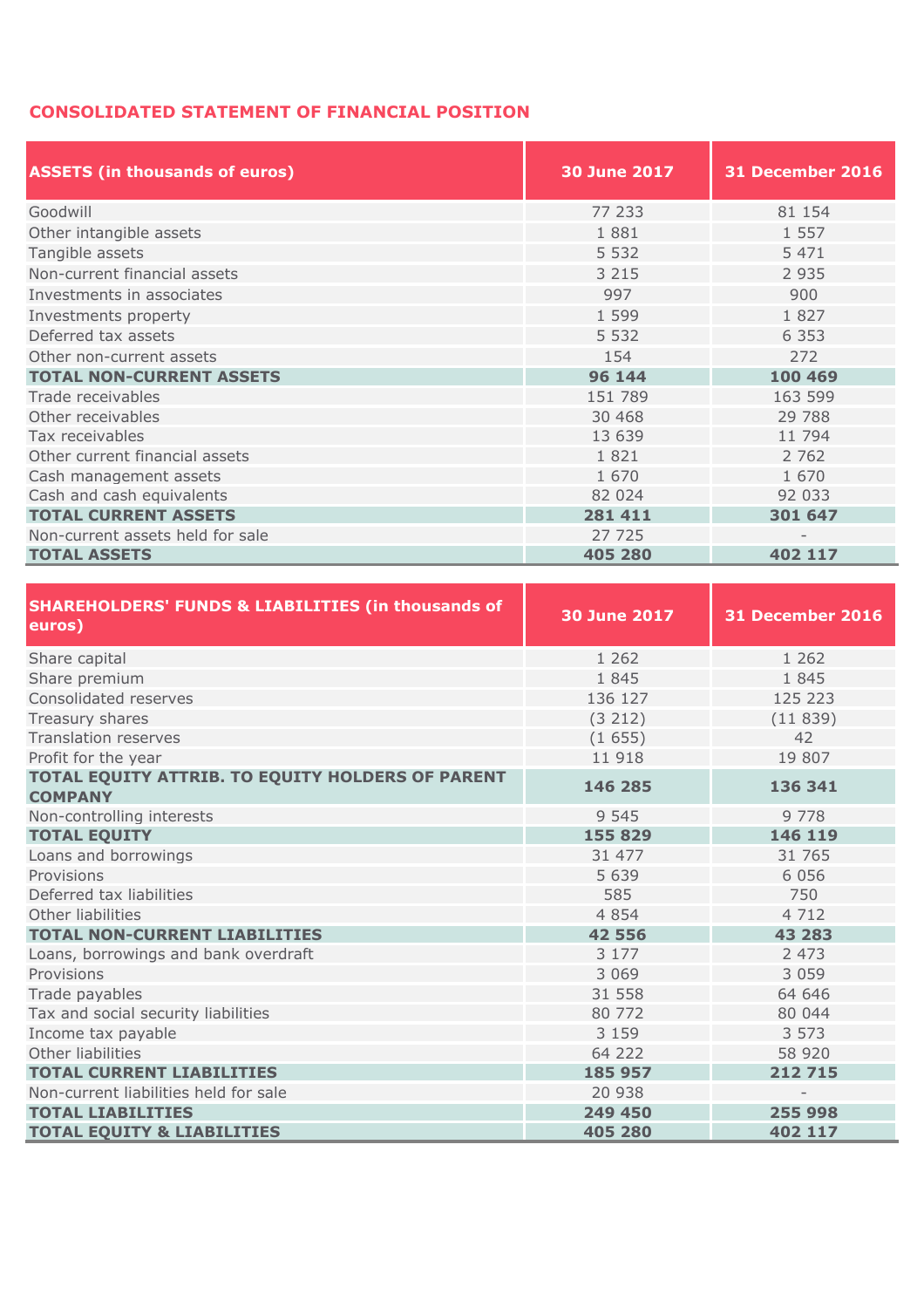## **CONSOLIDATED INCOME STATEMENT**

| (in thousands of euros, except per share amounts)                   | <b>30 June 2017</b> | 30 June 2016<br>restated* | <b>31 December 2016</b><br>restated* |  |  |  |
|---------------------------------------------------------------------|---------------------|---------------------------|--------------------------------------|--|--|--|
| <b>Continuing operations</b>                                        |                     |                           |                                      |  |  |  |
| <b>NET SALES</b>                                                    | 256 511             | 238 116                   | 479 402                              |  |  |  |
| Other income                                                        |                     | $\mathbf{0}$              |                                      |  |  |  |
| <b>CURRENT OPERATING INCOME</b>                                     | 256 511             | 238 116                   | 479 402                              |  |  |  |
| Purchase of merchandise                                             | (4438)              | (8157)                    | (15009)                              |  |  |  |
| Other purchase and external charges                                 | (74328)             | (69235)                   | (143611)                             |  |  |  |
| Taxes                                                               | (2087)              | (1926)                    | (3613)                               |  |  |  |
| Payroll expenses                                                    | (148604)            | (134838)                  | (267760)                             |  |  |  |
| Fixed assets depreciation                                           | (1524)              | (1566)                    | (3066)                               |  |  |  |
| Increase in provision from current assets                           | (57)                | (499)                     | (1144)                               |  |  |  |
| Other expenses                                                      | (22)                | 74                        | 128                                  |  |  |  |
| <b>CURRENT OPERATING EXPENSES</b>                                   | (231061)            | (216 147)                 | (434075)                             |  |  |  |
| <b>OPERATING MARGIN</b>                                             | 25 450              | 21 969                    | 45 327                               |  |  |  |
| Cost of share-based payment                                         | (1028)              | (633)                     | (1422)                               |  |  |  |
| Amort. of customer relationships resulting from acquisitions        | (111)               | (137)                     | (274)                                |  |  |  |
| <b>CURRENT OPERATING PROFIT</b>                                     | 24 311              | 21 199                    | 43 632                               |  |  |  |
| Other operating income                                              | 119                 | 680                       | 999                                  |  |  |  |
| Other operating expenses                                            | (2717)              | (6073)                    | (8365)                               |  |  |  |
| <b>OPERATING PROFIT</b>                                             | 21 7 12             | 15 806                    | 36 266                               |  |  |  |
| Financial income                                                    | 129                 | 544                       | 771                                  |  |  |  |
| Financial expenses                                                  | (1073)              | (1631)                    | (3169)                               |  |  |  |
| <b>FINANCIAL RESULT</b>                                             | (944)               | (1088)                    | (2398)                               |  |  |  |
| Share of profit of associates                                       | 111                 | (121)                     | 135                                  |  |  |  |
| <b>PROFIT BEFORE INCOME TAX</b>                                     | 20 880              | 14 597                    | 34 003                               |  |  |  |
| Income tax expense                                                  | (7797)              | (5935)                    | (11859)                              |  |  |  |
| <b>PROFIT FROM CONTINUING OPERATIONS</b>                            | 13 082              | 8661                      | 22 144                               |  |  |  |
| <b>Discontinued operation</b>                                       |                     |                           |                                      |  |  |  |
| Profit from discontinued operation, net of tax                      | 549                 | 528                       | 1 2 7 2                              |  |  |  |
| <b>PROFIT FOR THE YEAR</b>                                          | 13 631              | 9 1 8 9                   | 23 4 16                              |  |  |  |
| Attributable to:                                                    |                     |                           |                                      |  |  |  |
| <b>Equity holders of the parent company</b>                         | 11917               | 7585                      | 19 807                               |  |  |  |
| Non-controlling interests                                           | 1 7 1 4             | 1 605                     | 3 609                                |  |  |  |
| Basic earnings per share (euro)                                     | 1,51                | 0,98                      | 2,54                                 |  |  |  |
| <b>Diluted earnings per share (euro)</b>                            | 1,50                | 0,98                      | 2,54                                 |  |  |  |
|                                                                     |                     |                           |                                      |  |  |  |
| Basic earnings per share - continuing operations (in $\epsilon$ )   | 1,44                | 0.91                      | 2,38                                 |  |  |  |
| Diluted earnings per share - continuing operations (in $\epsilon$ ) | 1,44                | 0,91                      | 2,37                                 |  |  |  |

**Example 2.2.3**<br>**\*Restated see note 3.2.3**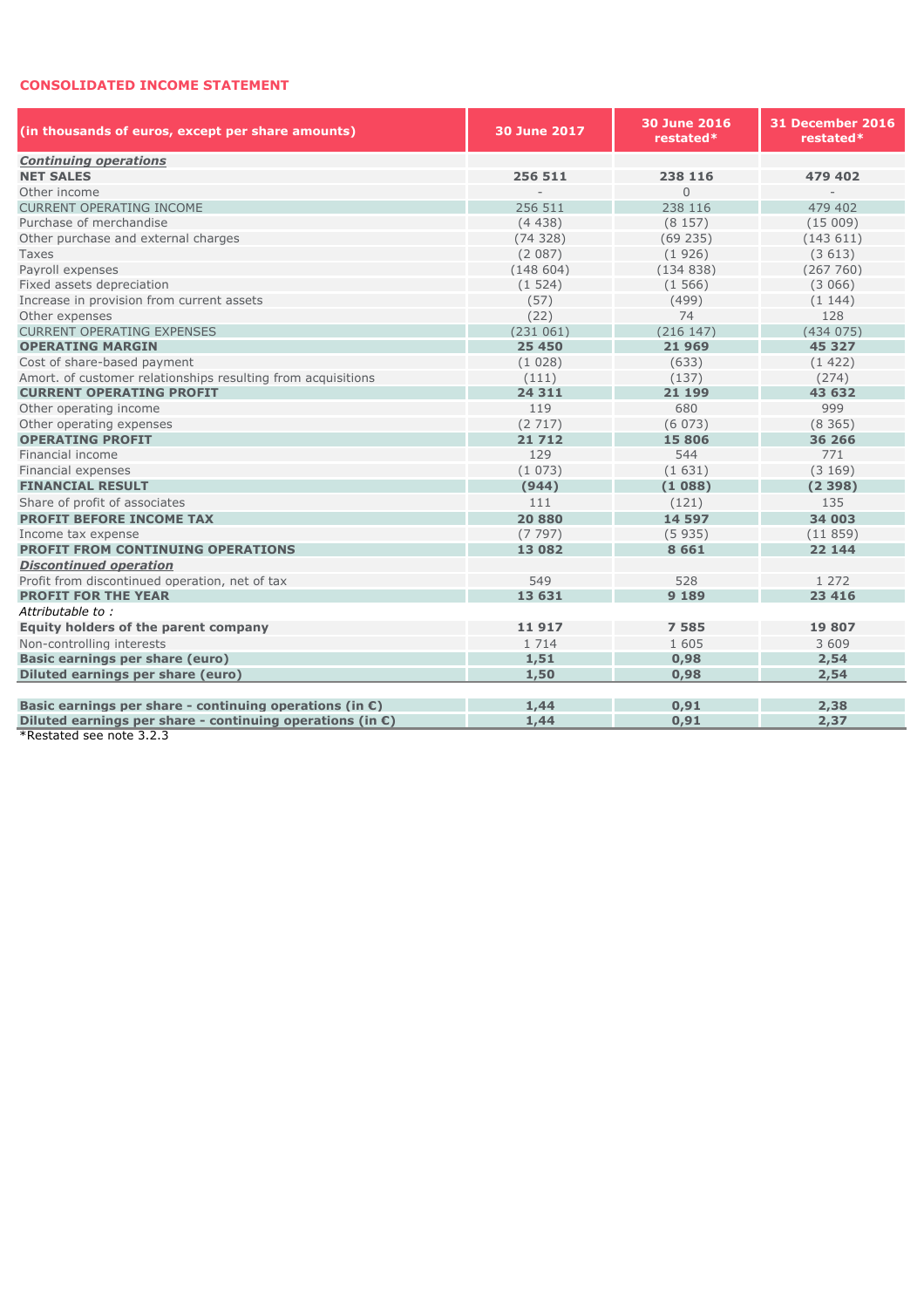#### **CONSOLIDATED STATEMENT OF COMPREHENSIVE INCOME**

| (in thousands of euros)                                              | <b>30 June 2017</b> | 30 June 2016<br>restated* | <b>31 December 2016</b><br>restated* |  |  |
|----------------------------------------------------------------------|---------------------|---------------------------|--------------------------------------|--|--|
| Profit for the year                                                  | 13 631              | 9 1 8 9                   | 23 4 16                              |  |  |
| Defined benefit plan actuarial gains (losses)                        | (0)                 | $-$                       | (559)                                |  |  |
| Deferred taxes on defined benefit plan actuarial gains (losses)      | 0                   |                           | 150                                  |  |  |
| Items that will never be reclassified to profit or loss              | (0)                 | $\boldsymbol{0}$          | (409)                                |  |  |
| Foreign currency translation differences                             | (1849)              | (164)                     | 496                                  |  |  |
| Items that are or may be reclassified subsequently to profit or loss | (1849)              | (164)                     | 496                                  |  |  |
| Other comprehensive income (loss) for the year, net of income tax    | (1849)              | (164)                     | 87                                   |  |  |
| <b>TOTAL COMPREHENSIVE INCOME FOR THE YEAR</b>                       | 11782               | 9026                      | 23 503                               |  |  |
| Attributable to:                                                     |                     |                           |                                      |  |  |
| Equity holders of the parent company                                 | 10 242              | 7457                      | 19824                                |  |  |
| Non-controlling interests                                            | 1 540               | 1 5 6 9                   | 3 6 7 9                              |  |  |
| *Restated see note 3.2.3                                             |                     |                           |                                      |  |  |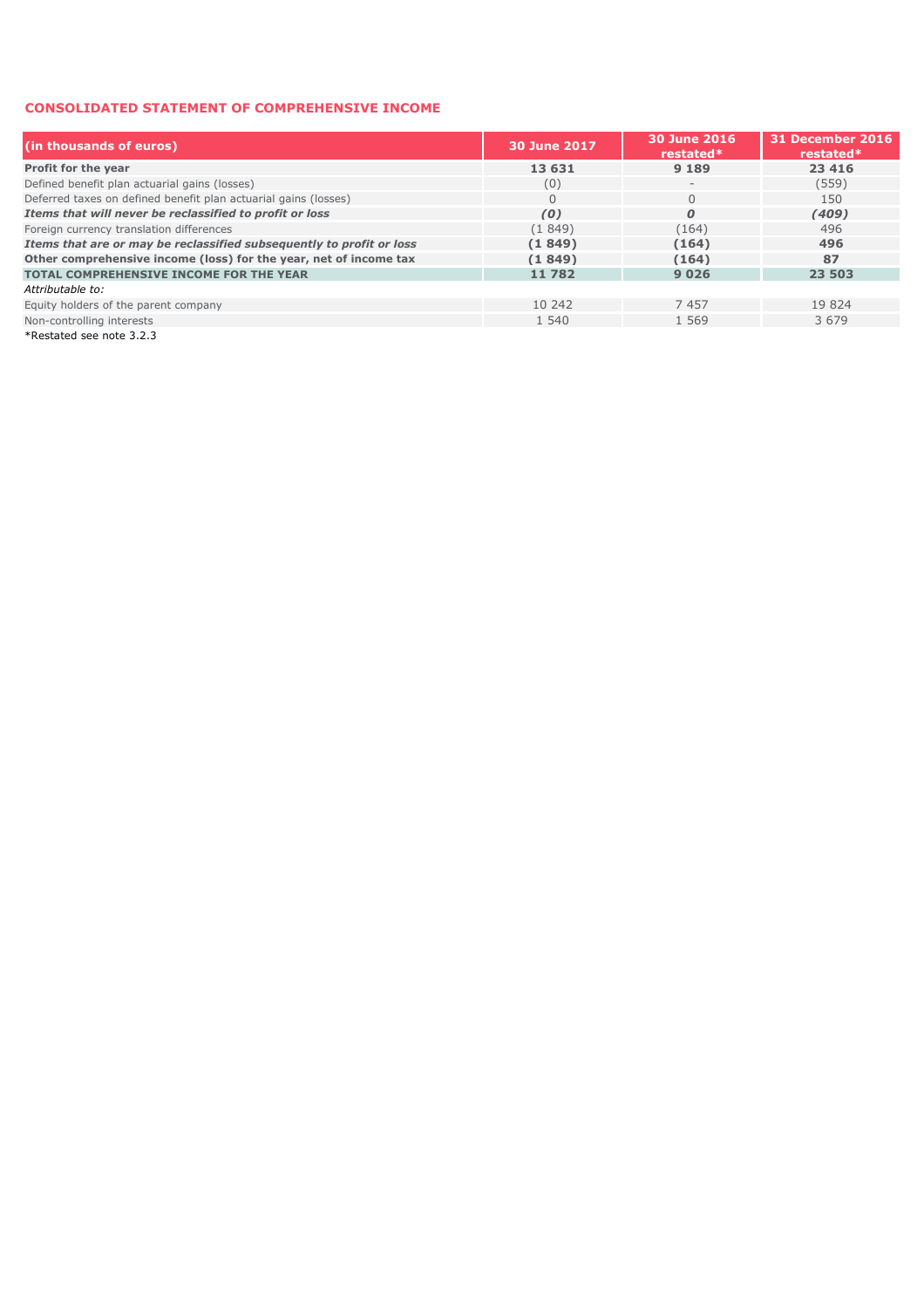## **CONSOLIDATED STATEMENT OF CASH FLOWS**

| (in thousands of euros)                                               | 30 June 2017   | <b>30 June 2016</b> | <b>31 December</b><br>2016 |
|-----------------------------------------------------------------------|----------------|---------------------|----------------------------|
| Profit for the year                                                   | 13 631         | 9 1 8 9             | 23 4 16                    |
| Adiustments for:                                                      |                |                     |                            |
| Share of profit of associates                                         | (111)          | 125                 | (132)                      |
| Income tax expense                                                    | 7979           | 6 0 9 4             | 12 2 8 9                   |
| Amortisation and provision                                            | 2 3 1 0        | 4 2 2 4             | 6 1 9 3                    |
| Other transactions without impact on cash and cash equivalents        | 696            | 484                 | 1 0 3 1                    |
| Assets hold                                                           | (3)            | 1816                | 819                        |
| Net interests income                                                  | 851            | 523                 | 1 373                      |
| Change in net working capital                                         | (20917)        | (13334)             | 9 2 1 9                    |
| Income tax paid                                                       | (7783)         | (3279)              | (7217)                     |
| Net cash from operating activities                                    | (3347)         | 5843                | 46 991                     |
| Purchase of fixed assets                                              | (1760)         | (1449)              | (3691)                     |
| Purchase of financial assets                                          | (540)          | (1064)              | (966)                      |
| Proceed from sale of fixed assets                                     | $\overline{7}$ | 9                   | 41                         |
| Dividends received                                                    | 14             |                     | 85                         |
| Proceed from sale of financial assets                                 | 130            | 506                 | 1930                       |
| Proceed of subsidiaries, net of cash divested                         |                | $\overline{0}$      | 892                        |
| Acquisition of subsidiaries, net of cash acquired                     | (542)          | (346)               | (6958)                     |
| Net cash from investing activities                                    | (2691)         | (2345)              | (8668)                     |
| Proceeds from issue of share capital                                  | $\overline{2}$ | 1 5 5 1             | 1 701                      |
| Repayments of borrowings                                              | (467)          | (571)               | (990)                      |
| Proceeds from borrowings                                              | 101            | 109                 | 617                        |
| Change in factored receivables (net of security deposit)              | 4 0 0 2        | 403                 | (8136)                     |
| Interests paid                                                        | (316)          | (317)               | (1634)                     |
| Acquisition of non-controlling interests                              | (4400)         | (3634)              | (7352)                     |
| Reduction in ownership interests while retaining control              | 2 5 6 9        | 78                  | 189                        |
| Dividends paid                                                        | (340)          | (171)               | (4531)                     |
| Transactions on own shares                                            | 5 5 5 1        | 838                 | 1 2 9 5                    |
| Net cash from financing activities                                    | 6703           | (1715)              | (18841)                    |
| Net change in cash and cash equivalents                               | 665            | 1782                | 19 4 83                    |
| Net cash and cash equivalents at year start                           | 91 013         | 71 039              | 71 039                     |
| Effect of non current assets held for sale                            | (9783)         | (2137)              |                            |
| Effect of exchange rate fluctuation on cash held                      | (876)          | (105)               | 491                        |
| Net cash and cash equivalents at the end of the period                | 81 018         | 70 580              | 91 013                     |
| Reconciliation with cash and cash equivalents in the balance sheet    |                |                     |                            |
| Cash and cash equivalents in the balance sheet                        | 82 024         | 72052               | 92 033                     |
| Bank overdrafts                                                       | (1006)         | (1473)              | (1020)                     |
| Cash and cash equivalents in the consolidated statement of cash flows | 81 018         | 70580               | 91 013                     |